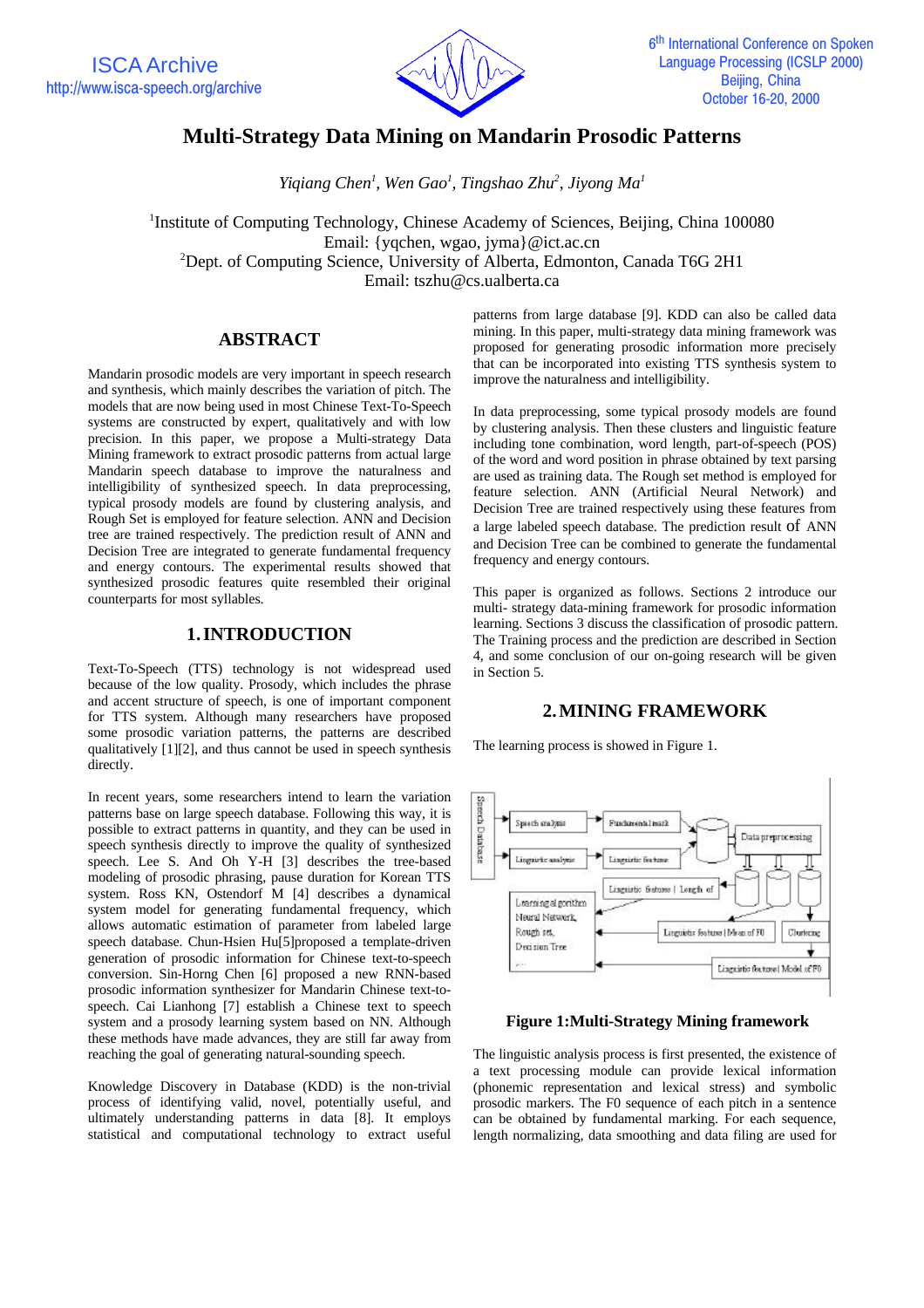preprocessing. The zero-mean sequence of each pitch can be gained after calculating the mean value, and each sequence is classified as one of these classical pitch models. Thus, the original sequence has been transformed to three parts: the F0 model, the length of original F0, and the mean of the normalized fundamental sequence.

The framework integrates some learning algorithm including Decision Tree, ANN, Rough set to learn the variance patterns of the three parts respectively. F0 contour is generated from the prediction of Decision tree and ANN. In our framework, we assume that the F0 contour can be generated from some typical F0 models by modifying duration and mean. The advantage of this model is that it can not only be automatic trained as templates model, but also facilitate using linguistic knowledge.

## **3. THE CLASSIC PROSODIC MODEL**

We assume that the F0 contour in the continuous speech data are not variety randomly but can be obtained through modifying some classic F0 model with duration and mean. These classic F0 models can be obtained from the preprocessed actual F0 contours.

The classification preprocessing mainly deals with the data from speech database directly, which extracts pitch, wraps the duration and normalizes and smooth and zero mean the pitch values to meet the requirement of cluster algorithm.

The ISODATA [10](Iterative Self-organizing Data) algorithm is chosen for our clustering, the main procedures are the following:

#### **1. Present the clustering parameters**

**C:** number of expected classes; **MaxIterate**: the Max times for adjusting; **MinSamples:** the Min number of objects in one class; **I**: combination parameter; **J:** partition parameter.

#### **2. Choose initial cluster centers**

Calculate the mean  $x_i$  and variance  $s_i$  ( $i = 1, 2, 3, ..., n$ )

Arbitrarily choose 2n+1 objects as the initial clustering

$$
\text{ centers } \qquad : \qquad \overline{X} = (\overline{x_1}, \overline{x_2}, \overline{x_3}, \dots, \overline{x_n}) \qquad \text{and} \qquad
$$
\n
$$
(\overline{x_1}, \overline{x_2}, \dots, \overline{x_i} \pm s_i, \dots, \overline{x_n}), i = 1, 2, \dots, n,
$$

#### **3. Classify and adjust the objects based on K-means algorithm**

If there is no re-distribution of the objects in any cluster happens or the max times **MaxIterate** for adjusting is achieved, the process terminates, otherwise, the adjusting will be repeated as following:

**Deleting:** if the number of objects in some class is less than MinSample, then the class should be deleted, at the same time, the objects in that class will not be reused.

Partition: assume that m classes are generated after several times overlapping, and there must be one character in n of each class holding the Max variance. Let

$$
S_{\text{threshold}} = \overline{s_{\text{max}}} \bullet \frac{J}{1 + e^{-(m-C)}}
$$

Where  $S_{\text{max}}$  reprsent the mean of max variance of all the classes.

To each class, the max variance  $S<sub>I</sub>$  of every character can be calculated, if  $S_i>S_{threshold}$ , then this class should be partitioned as following:  $(x_1, x_2, ..., x_i \pm s_i, ..., x_n)$ ,  $i = 1,2,...,n$ 

**Combination:** assume that m classes are generated after several times overlapping, and the min distance value between every two centers can be obtained. Let

$$
D_{threshold} = \overline{D_{\min}} \bullet \frac{I}{1 + e^{-(m-C)}}
$$

Where  $D_{\min}$  reprsent the mean of min distance of all the classes.

To every two classes, if the distance between their centers is less than  $D_{threshold}$ , then they are combined, and the center of new class should be recalculated.

After clustering, there are 18 F0 pattern are classified, Figure 2 shows them:



**Figure 2: F0 patterns after clustering analysis.**

# **4.DATA MINING**

#### **4.1Feature Selection**

Our aim is to explore the relationship between the prosodic pattern of Mandarin speech and the linguistic features of the input text to simulate human's prosody pronunciation mechanism. For the F0 pattern classification, the original prosody pattern is divided into three parts: zero-mean F0 pattern, the duration, and the mean as our output. In addition, the linguistic features including tone combination, word length, part-of-speech (POS), syllable position in word, word position in phrase, and the concept class which can be obtained from the text-parsing on a labeled word dictionary.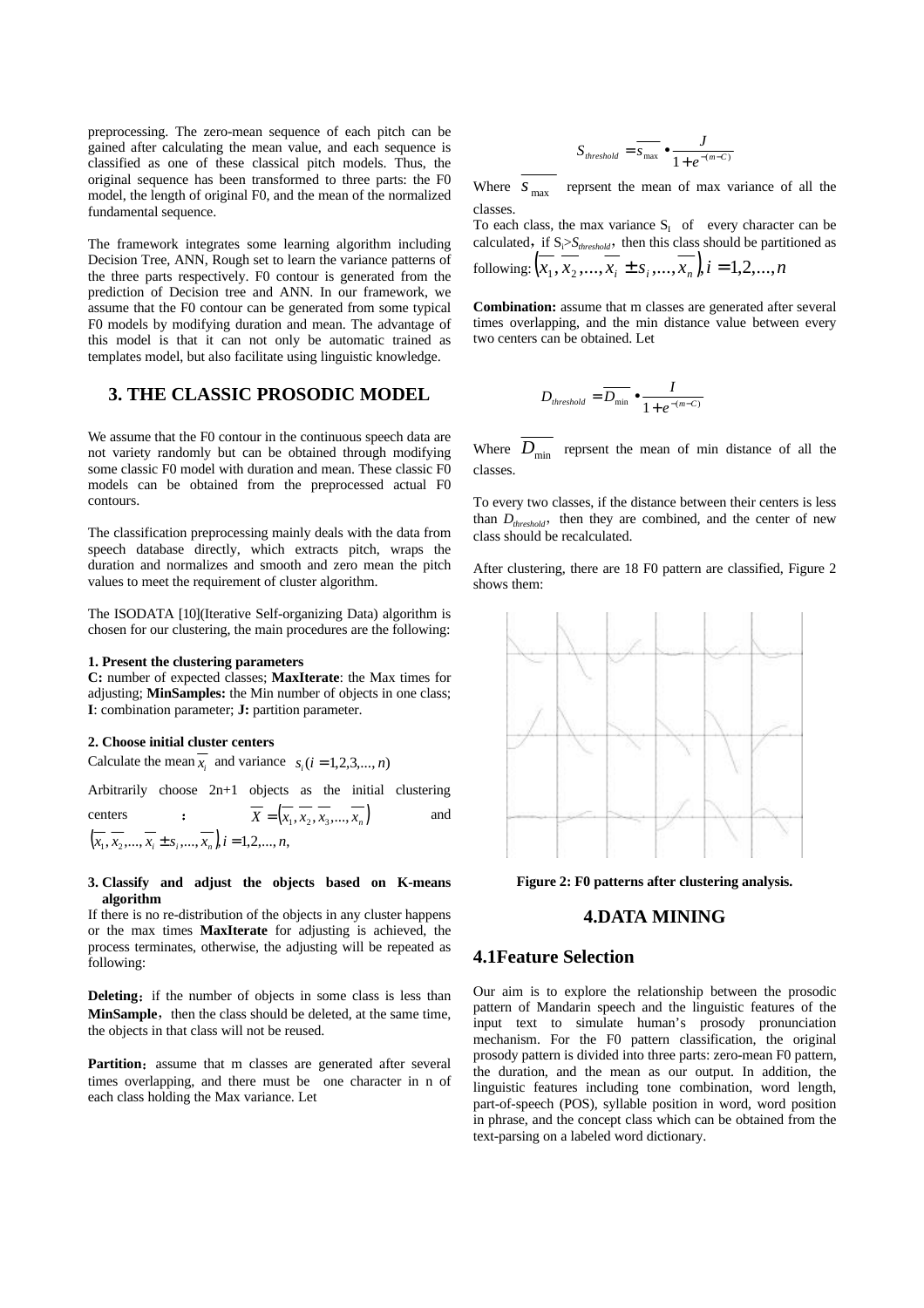The original pitch from sentences is discrete with extracted classic F0 models, and at the same time the original length and mean should be kept for future learning. Before training, the Rough set is proposed to find the minimum attribute set. The rough set theory [11] is based on indiscernibility relation. Suppose four finite, non empty sets R , A, V and f, where R is the universe, and A is a set of attributes, V is the value set of each attribute and f is a function map  $f(U, A) \rightarrow V$ . The indiscernible relation I is associated with every subset of attributes  $P \in A$  and defines as:

 $I(P) = \{(r_i, r_i) \in U \times U: f(r_i, attr) = f(r_i, attr)$ ,  $\forall attr \in P\}$ Where  $f(r<sub>p</sub>attr)$  is the value of attribute *attr* in object  $r<sub>i</sub>$ . If  $(r_i, r_j) \in I(P)$ , then  $r_i$  and  $r_j$  are P-indiscernible.

Rough set can remove unnecessary attributes from the set A by considering redundancies and dependencies between attributes [12]. Let P be a subset of A, and the initial P is the set A. If  $I(P) \neq I(P - \{attr\})$ , then we say that the *attr* can be moved from the set A. Thus the main features are selected by Rough set. The main features are used as input of ANN and the condition attributes of decision tree. We construct three ANN or decision trees respectively, they can predict the F0 model, the F0 mean and the F0 duration.

In order to generate training and testing data, all the sentences are split firstly, calculating the pitches, wrapping the pitches to the same length, normalizing pitches' value and discrete the pitch. Then the pitch class, the linguistic parameters obtained by text parsing are labeled for neural net or decision tree training and testing.

### **4.2 Learning F0 Model and Length of F0 Based on Decision Tree**

A decision tree can be used to classify a case by starting at the root of the tree and moving through it until a leaf is encountered[13]. At each nonleaf decision node, the case's outcome for the test at the node is determined and attention shifts to the root of the subtree corresponding to this outcome. When this process finally leads to a leaf, the class of the case is predicted to be that recorded at the leaf.

Two decision trees are constructed for predicting the F0 model and length of F0 based on C4.5[14]. The condition attributes and decision attributes for F0 model learning are showed in Table1, The condition attributes and decision attributes for Length of F0 learning are showed in Table2. Some rules are also showed.

| <b>Condition</b><br><b>Attributes</b> | Number of pitches in word (len)   |
|---------------------------------------|-----------------------------------|
|                                       | Series number of pitches (wordno) |
|                                       | Part of Speech (type)             |
|                                       | Substantive or function word (xs) |
|                                       | prediction or noun word(tw)       |
|                                       | Current tone, pretone, posttone   |
| <b>Decision</b>                       | F0 model                          |

**Table1. Attributes of Decision tree for F0 model**

|                   | Number of pitches in word (len)   |
|-------------------|-----------------------------------|
| <b>Condition</b>  | Series number of pitches(wordno)  |
| <b>Attributes</b> | Part of Speech (type)             |
|                   | Substantive or function word (xs) |
|                   | prediction or noun word $(tw)$    |
|                   | Consonant and tone (pycon, tone)  |
|                   | pretone, posttone                 |
| <b>Decision</b>   | Length of F0(discreted)           |
|                   |                                   |

**Table2. Attributes of Decision tree for length of F0**

Some rules for F0 model prediction

type  $= 1$  and tone  $= 2$  and pretone  $= 3$  and posttone  $= 2$ - $>$  class 4 len = 3 and type = 1 and tone = 2 and posttone =  $5 \rightarrow$  class 4 type  $= 4$  and tone  $= 2$  and pretone  $= 5$  and posttone  $= 4$  -> class 13

type = 6 and tone = 2 and pretone =  $4 \rightarrow$  class 14

Some rules for length of F0 prediction

wordno=1 and type=14 and pycon=2 and tone=2  $\rightarrow$  class 7 type=14 and pycon=2 and pretone=3-> class 7 wordno=2 and len=2 and type=14 and pycon=2 and pretone=5 -> class 5 wordno=1 and type=22 and pycon=2 and tone=2 and posttone= $2$  -> class 6

### **4.3 Learning the Mean of F0 Based on ANN**

There are many kinds of neural networks, which can be used for learning. Backpropagation is a neural network algorithm for classification, which employs a method of gradient descent. It searches for a set weights which can model the data so as to minimize the mean squared distance between the network's class prediction and the actual class label of data samples. Rules may be extracted from trained neural networks in order to help improve the interpretability of the learned network.

We intend to learn the mapping between the linguistic features and the F0 mean value. Since backpropagation network [15] has implicit input layer and output layer, and it can also give very good result, thus it is chosen to be trained in our system.

For the network learning the mean of F0, its input layer consists of 28 units, and the hidden layer consists of 34 units. There is only one unit in output layer. The input layer's units are described as Table 3.

| Number of units | Description              |
|-----------------|--------------------------|
|                 | Length of word $(1-4)$   |
|                 | Pitch's location in word |
|                 | Part of speech           |
|                 | Vowel/consonant          |
|                 | Tone of pitch            |
|                 | Tone of previous pitch   |
|                 | Tone of next pitch       |

**Table 3: The Definition of Input Layer**